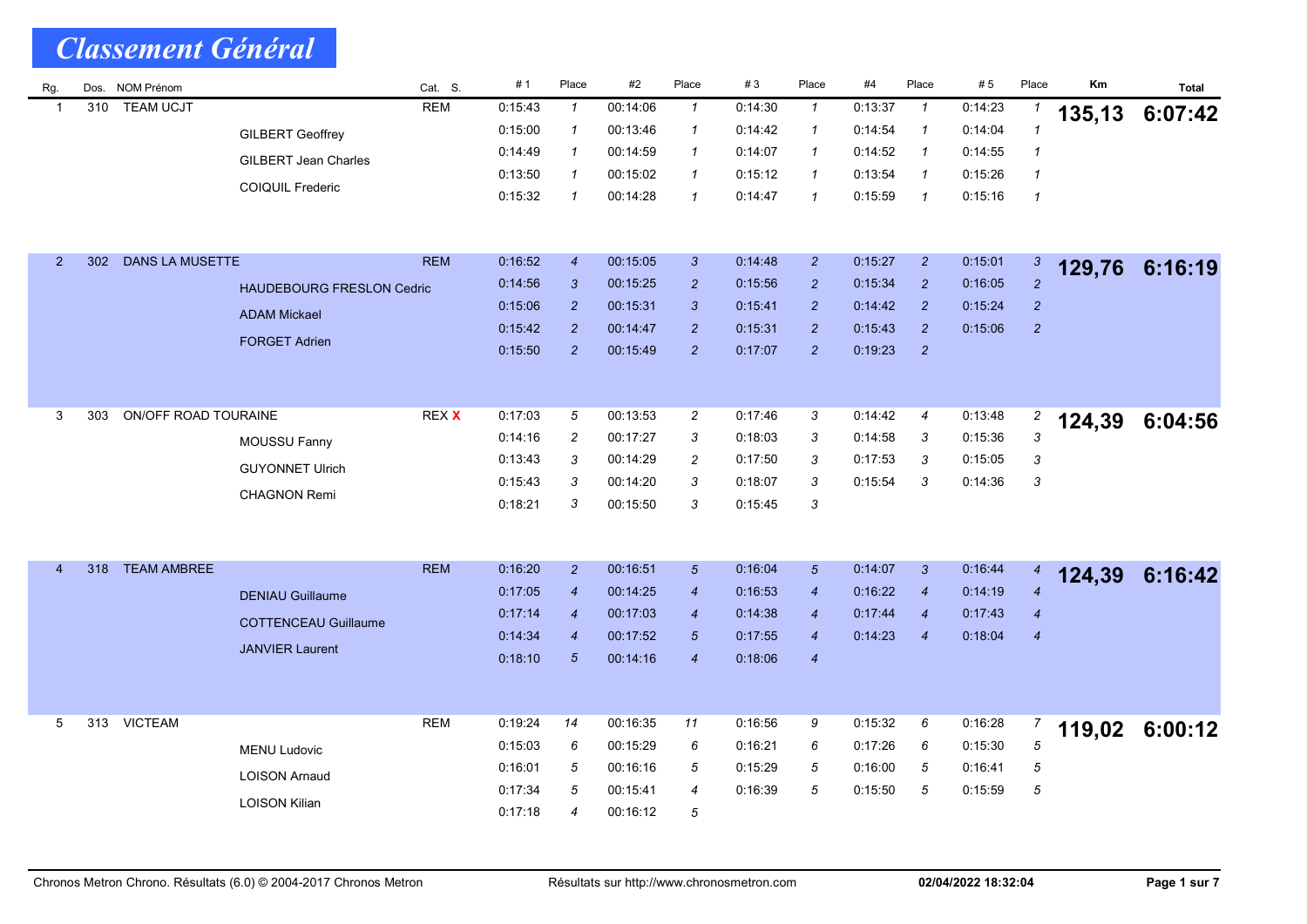| Rg.            | Dos. | <b>NOM Prénom</b>      |                           | Cat. S.      | #1                 | Place          | #2                   | Place            | #3                 | Place          | #4                 | Place                 | # 5                | Place            | Кm     | <b>Total</b> |
|----------------|------|------------------------|---------------------------|--------------|--------------------|----------------|----------------------|------------------|--------------------|----------------|--------------------|-----------------------|--------------------|------------------|--------|--------------|
| 6              | 323  | <b>SARTHA ROCKET 1</b> |                           | <b>REM</b>   | 0:16:38            | $\mathfrak{3}$ | 00:15:20             | $\boldsymbol{4}$ | 0.17:00            | $\overline{4}$ | 0.17.54            | $5\overline{5}$       | 0:15:47            | 5                | 119,02 | 6:14:24      |
|                |      |                        | <b>GERBRON Simon</b>      |              | 0.17.10            | $\sqrt{5}$     | 00:14:49             | $\sqrt{5}$       | 0:15:18            | $\sqrt{5}$     | 0.17.47            | $\sqrt{5}$            | 0:19:32            | $6\overline{6}$  |        |              |
|                |      |                        | <b>EPINEAU Joseph</b>     |              | 0.16.28<br>0:16:59 | 6<br>6         | 00:17:23<br>00:15:38 | 6<br>6           | 0:15:00<br>0:19:59 | 6<br>6         | 0:16:21<br>0.17.35 | $\boldsymbol{6}$<br>6 | 0:18:27<br>0:15:39 | 6                |        |              |
|                |      |                        | <b>LAPOINTE Boby</b>      |              | 0.20:18            | 6              | 00:17:35             | 6                |                    |                |                    |                       |                    | 6                |        |              |
|                |      |                        |                           |              |                    |                |                      |                  |                    |                |                    |                       |                    |                  |        |              |
|                |      |                        |                           |              |                    |                |                      |                  |                    |                |                    |                       |                    |                  |        |              |
| $\overline{7}$ | 322  | <b>SARTHA ROCKET 3</b> |                           | <b>REM</b>   | 0:19:12            | 13             | 00:17:15             | 12               | 0:15:52            | 8              | 0:16:40            | $\overline{7}$        | 0:17:22            | 8                | 113,65 | 6:05:19      |
|                |      |                        | <b>RAMAUGE Michael</b>    |              | 0:15:58            | 8              | 00:17:07             | 8                | 0:17:14            | 8              | 0:16:12            | $\overline{7}$        | 0:16:59            | $\overline{7}$   |        |              |
|                |      |                        | <b>LALOI</b> Eric         |              | 0.17:39            | 7              | 00:16:38             | $\overline{7}$   | 0:17:23            | 7              | 0.18.01            | $\overline{7}$        | 0:16:56            | 7                |        |              |
|                |      |                        | PELLETIER Luc             |              | 0:18:16            | $\overline{7}$ | 00:18:32             | $\overline{7}$   | 0:17:13            | $\overline{7}$ | 0:18:39            | $\overline{7}$        | 0:19:01            | $\overline{7}$   |        |              |
|                |      |                        |                           |              | 0:17:20            | $\overline{7}$ |                      |                  |                    |                |                    |                       |                    |                  |        |              |
|                |      |                        |                           |              |                    |                |                      |                  |                    |                |                    |                       |                    |                  |        |              |
| 8              | 330  | <b>ABOI TEAM</b>       |                           | <b>REM</b>   | 0:21:02            | 20             | 00:16:38             | 14               | 0:16:22            | 13             | 0:19:05            | 12                    | 0.17.02            | 11               | 108,28 | 6:03:40      |
|                |      |                        | <b>PELTIER Yvan</b>       |              | 0:16:30            | $\mathcal{G}$  | 00:19:44             | 11               | 0:17:20            | 11             | 0:15:54            | $\mathcal{G}$         | 0:21:12            | 11               |        |              |
|                |      |                        | <b>GUILLONNEAU Alexis</b> |              | 0.17.34            | 10             | 00:16:04             | $\pmb{8}$        | 0:20:39            | 10             | 0.17:26            | $\boldsymbol{9}$      | 0:16:18            | $\pmb{8}$        |        |              |
|                |      |                        |                           |              | 0.20:53            | $\mathcal{G}$  | 00:18:03             | 9                | 0:16:53            | 8              | 0.21:52            | $\mathcal{G}$         | 0:17:18            | $\boldsymbol{8}$ |        |              |
|                |      |                        | <b>PLANCHAIS Benoit</b>   |              |                    |                |                      |                  |                    |                |                    |                       |                    |                  |        |              |
|                |      |                        |                           |              |                    |                |                      |                  |                    |                |                    |                       |                    |                  |        |              |
| 9              | 306  | LES BDJM               |                           | <b>REM</b>   | 0.18:09            | 8              | 00:17:18             | 9                | 0:17:46            | 10             | 0:18:34            | 10                    | 0:18.09            |                  |        |              |
|                |      |                        |                           |              | 0:19:08            | 11             | 00:16:37             | 10               | 0:17:33            | 10             | 0:17:27            | 10                    | 0:18:19            | 10<br>10         | 108,28 | 6:03:49      |
|                |      |                        | <b>GASCHET Jean Marc</b>  |              | 0.18.46            | 9              | 00:19:24             | 10               | 0:16:28            | 8              | 0.17.37            | 8                     | 0:18:13            | 9                |        |              |
|                |      |                        | <b>DAGUENET Benjamin</b>  |              | 0.20:02            | 8              | 00:19:04             | 10               | 0:20:17            | 9              | 0:17:03            | 8                     | 0:18:03            | 9                |        |              |
|                |      |                        | <b>HIRIGOYEN David</b>    |              |                    |                |                      |                  |                    |                |                    |                       |                    |                  |        |              |
|                |      |                        |                           |              |                    |                |                      |                  |                    |                |                    |                       |                    |                  |        |              |
|                |      |                        |                           |              |                    |                |                      |                  |                    |                |                    |                       |                    |                  |        |              |
| 10             | 328  | <b>FLC</b>             |                           | <b>REX X</b> | 0:18:19            | 11             | 00:21:02             | 20               | 0.15.59            | 15             | 0.22:22            | 15                    | 0:16:18            | $15\,$           | 108,28 | 6:04:08      |
|                |      |                        | <b>GODARD Vincent</b>     |              | 0.16.59            | 12             | 00:22:24             | 15               | 0:16:05            | 14             | 0:16:31            | 12                    | 0.23.03            | 15               |        |              |
|                |      |                        | <b>GODARD Virginie</b>    |              | 0.16.03            | 13             | 00:16:52             | 11               | 0.16.38            | 11             | 0:17:38            | 11                    | 0:23:15            | 13               |        |              |
|                |      |                        | <b>LOUVET Franck</b>      |              | 0.16.21            | 11             | 00:17:38             | $\pmb{8}$        | 0.16:28            | 10             | 0:17:12            | 10                    | 0:17:11            | 10               |        |              |
|                |      |                        |                           |              |                    |                |                      |                  |                    |                |                    |                       |                    |                  |        |              |
|                |      |                        |                           |              |                    |                |                      |                  |                    |                |                    |                       |                    |                  |        |              |

Chronos Metron Chrono. Résultats (6.0) © 2004-2017 Chronos Metron **Résultats sur http://www.chronosmetron.com** 02/04/2022 18:32:04 Page 2 sur 7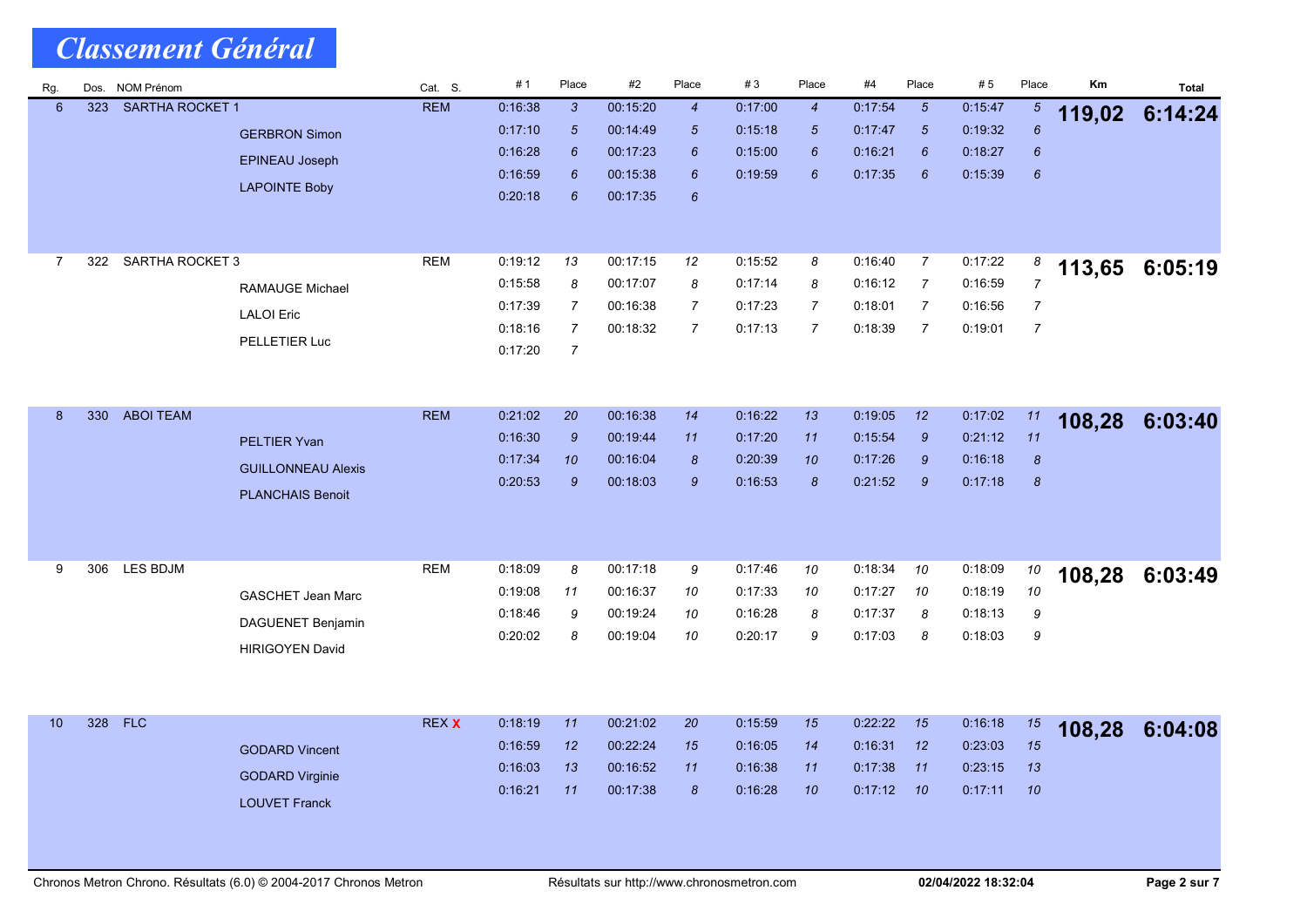| Rg. | Dos. | NOM Prénom              |                           | Cat. S.    | #1      | Place           | #2       | Place           | #3      | Place           | #4      | Place                 | #5      | Place            | Km     | <b>Total</b>   |
|-----|------|-------------------------|---------------------------|------------|---------|-----------------|----------|-----------------|---------|-----------------|---------|-----------------------|---------|------------------|--------|----------------|
| 11  | 320  | <b>LES OUTSIDERS</b>    |                           | <b>REM</b> | 0:17:58 | $\overline{7}$  | 00:16:24 | $6\phantom{1}6$ | 0:17:50 | $\overline{7}$  | 0:19:22 | $\mathcal{G}$         | 0:17:21 | 9                | 108,28 | 6:10:16        |
|     |      |                         | <b>PETIT Mickael</b>      |            | 0:17:53 | 10              | 00:16:47 | 9               | 0.18.40 | $\mathcal{G}$   | 0:18:32 | 11                    | 0:16.48 | $\boldsymbol{9}$ |        |                |
|     |      |                         | <b>PETIT Estban</b>       |            | 0:19:12 | 8               | 00:20:05 | $\mathcal{G}$   | 0.17.20 | 9               | 0:19:26 | 10                    | 0:20:03 | 10               |        |                |
|     |      |                         | <b>BROSSIER Dominique</b> |            | 0:18:17 | 10              | 00:21:22 | 15              | 0.19.59 | 11              | 0:18:08 | 11                    | 0:18:57 | 11               |        |                |
|     |      |                         |                           |            |         |                 |          |                 |         |                 |         |                       |         |                  |        |                |
|     |      |                         |                           |            |         |                 |          |                 |         |                 |         |                       |         |                  |        |                |
| 12  | 314  | LES CYCLOS              |                           | <b>REM</b> | 0:19:44 | 16              | 00:18:43 | 17              | 0:16:22 | 14              | 0:17:49 | 11                    | 0.19.27 | 12               |        |                |
|     |      |                         | <b>PILETTE Gilles</b>     |            | 0:21:16 | 14              | 00:17:29 | 13              | 0:18:24 | 13              | 0.16.49 | 13                    | 0:17:27 | 12               |        | 108,28 6:12:38 |
|     |      |                         |                           |            | 0:19:52 | 11              | 00:22:23 | 14              | 0.17.46 | 14              | 0:18:56 | 15                    | 0.16.31 | 11               |        |                |
|     |      |                         | <b>HERIVEAU Arnaud</b>    |            | 0:17:52 | 12              | 00:21:12 | 14              | 0.19.10 | 12              | 0:17:35 | 12                    | 0:17:59 | 12               |        |                |
|     |      |                         | <b>BORDIER Diego</b>      |            |         |                 |          |                 |         |                 |         |                       |         |                  |        |                |
|     |      |                         |                           |            |         |                 |          |                 |         |                 |         |                       |         |                  |        |                |
|     |      |                         |                           |            |         |                 |          |                 |         |                 |         |                       |         |                  |        |                |
| 13  | 321  | <b>RIDE AND BEER</b>    |                           | <b>REM</b> | 0:17:58 | $6\overline{6}$ | 00:16:39 | $\overline{7}$  | 0.16.41 | $6\overline{6}$ | 0:17:47 | $\boldsymbol{\delta}$ | 0:15:49 | 6                | 108,28 | 6:16:34        |
|     |      |                         | <b>POIREAU Benoit</b>     |            | 0:16:25 | $\overline{7}$  | 00:17:10 | $\overline{7}$  | 0.17.46 | 7               | 0:18:14 | 8                     | 0:18:31 | $\boldsymbol{8}$ |        |                |
|     |      |                         | <b>MEYFROOT Baptiste</b>  |            | 0.31.29 | 12              | 00:19:02 | 12              | 0.18.13 | 12 <sup>2</sup> | 0.19:46 | 12                    | 0.17.43 | 12               |        |                |
|     |      |                         | <b>HARDY Malo</b>         |            | 0:19:27 | 13              | 00:19:51 | 12              | 0.20:50 | 13              | 0:18:20 | 13                    | 0.19.03 | 13               |        |                |
|     |      |                         |                           |            |         |                 |          |                 |         |                 |         |                       |         |                  |        |                |
|     |      |                         |                           |            |         |                 |          |                 |         |                 |         |                       |         |                  |        |                |
| 14  | 308  | ANIM FIESTA CANNONSCOTT |                           | <b>REM</b> | 0:20:28 | 18              | 00:17:28 | 15              | 0:18:30 | 16              | 0:18:51 | 14                    | 0:18:16 | 14               |        |                |
|     |      |                         |                           |            | 0:18:41 | 13              | 00:18:54 | 14              | 0.18.33 | 15              | 0:17:53 | 15                    | 0:19:01 | 13               | 102,91 | 6:00:43        |
|     |      |                         | LEROUX Christophe         |            | 0:19:47 | 14              | 00:17:58 | 13              | 0.18.59 | 13              | 0.18.48 | 14                    | 0:18:00 | 14               |        |                |
|     |      |                         | <b>GAUTIER David</b>      |            | 0.19:17 | 14              | 00:19:31 | 11              | 0.21.06 | 14              | 0:20:50 | 14                    |         |                  |        |                |
|     |      |                         | <b>DIGUER Sebastien</b>   |            |         |                 |          |                 |         |                 |         |                       |         |                  |        |                |
|     |      |                         |                           |            |         |                 |          |                 |         |                 |         |                       |         |                  |        |                |
|     |      |                         |                           |            |         |                 |          |                 |         |                 |         |                       |         |                  |        |                |
| 15  | 315  | <b>BIKERS UCM</b>       |                           | <b>REM</b> | 0.18:13 | 10              | 00:16:59 | $\pmb{8}$       | 0:18:32 | 12              | 0:20:32 | 13                    | 0:19:05 | 13               | 102,91 | 6:02:39        |
|     |      |                         | <b>NORGUET Yann</b>       |            | 0:20:14 | 15              | 00:16:23 | 12              | 0:17:17 | 12              | 0:19:49 | 14                    | 0:20:32 | 14               |        |                |
|     |      |                         | <b>BELLAIR Olivier</b>    |            | 0.19:22 | 15              | 00:20:52 | 15              | 0.16.29 | 15              | 0:17:22 | 13                    | 0.20:42 | 15               |        |                |
|     |      |                         | <b>BLATEAU Laurent</b>    |            | 0:21:11 | 15              | 00:20:12 | 16              | 0:22:05 | 16              | 0:16:56 | 15                    |         |                  |        |                |
|     |      |                         |                           |            |         |                 |          |                 |         |                 |         |                       |         |                  |        |                |
|     |      |                         |                           |            |         |                 |          |                 |         |                 |         |                       |         |                  |        |                |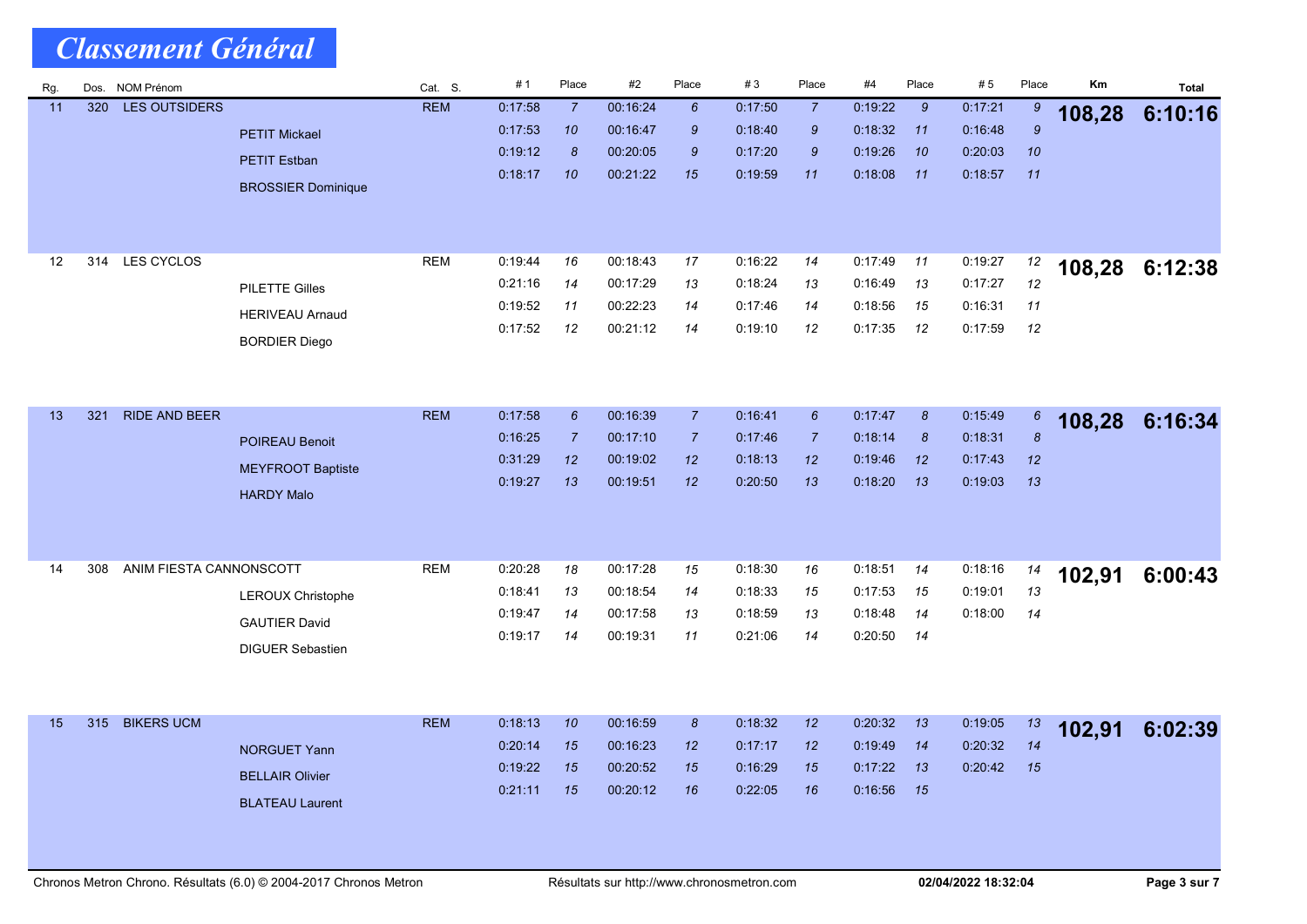| Rg. |     | Dos. NOM Prénom                |                            | Cat. S.    | #1                 | Place    | #2                   | Place    | #3      | Place | #4      | Place | #5      | Place | Km     | <b>Total</b> |
|-----|-----|--------------------------------|----------------------------|------------|--------------------|----------|----------------------|----------|---------|-------|---------|-------|---------|-------|--------|--------------|
| 16  | 332 | <b>VILLIERS TOUT TERRAIN 2</b> |                            | <b>REM</b> | 0:18:49            | 12       | 00:18:16             | 13       | 0:21:03 | 17    | 0:23:10 | 19    | 0:18:02 | 17    | 102,91 | 6:04:45      |
|     |     |                                | <b>CRINIER Thomas</b>      |            | 0.20.28            | 17       | 00:16:48             | 17       | 0:17:33 | 17    | 0.20.36 | 16    | 0:18:30 | 16    |        |              |
|     |     |                                | <b>ORTET Julien</b>        |            | 0:17:24            | 16       | 00:20:18             | 16       | 0:18:34 | 16    | 0:17:23 | 16    | 0:21:22 | 16    |        |              |
|     |     |                                | <b>TROUILLEBOUT Gaetan</b> |            | 0:18:28            | 16       | 00:18:08             | 13       | 0.20.11 | 15    | 0:19:52 | 16    |         |       |        |              |
|     |     |                                |                            |            |                    |          |                      |          |         |       |         |       |         |       |        |              |
|     |     |                                |                            |            |                    |          |                      |          |         |       |         |       |         |       |        |              |
| 17  | 307 | <b>PATHOBEN</b>                |                            | <b>REM</b> | 0:19:37            | 15       | 00:19:33             | 18       | 0:22:32 | 19    | 0:18:30 | 18    | 0:20:08 | 18    |        | 6:01:33      |
|     |     |                                | <b>BOUTELOUP Thomas</b>    |            | 0.22.13            | 18       | 00:17:42             | 18       | 0:19.47 | 18    | 0.22.43 | 18    | 0.18:40 | 18    | 97,54  |              |
|     |     |                                |                            |            | 0.20.09            | 18       | 00:22:07             | 18       | 0:18.41 | 18    | 0:20:14 | 18    | 0:22:24 | 18    |        |              |
|     |     |                                | <b>BRETEAU Benjamin</b>    |            | 0:18:25            | 18       | 00:19:26             | 19       | 0:18:52 | 17    |         |       |         |       |        |              |
|     |     |                                | <b>PATE Patrick</b>        |            |                    |          |                      |          |         |       |         |       |         |       |        |              |
|     |     |                                |                            |            |                    |          |                      |          |         |       |         |       |         |       |        |              |
|     |     |                                |                            |            |                    |          |                      |          |         |       |         |       |         |       |        |              |
| 18  | 312 | <b>ESC</b>                     |                            | <b>REM</b> | 0.21:10            | 21       | 00:18:04             | 19       | 0:20:07 | 18    | 0:18:24 | 16    | 0.18.03 | 16    | 97,54  | 6:01:34      |
|     |     |                                | <b>CHEVEREAU Thomas</b>    |            | 0:20:49            | 16       | 00:18:56             | 16       | 0:18.25 | 16    | 0.20:59 | 17    | 0:20:45 | 17    |        |              |
|     |     |                                | <b>BENARD Julien</b>       |            | 0:19:01            | 17       | 00:20:49             | 17       | 0:20:25 | 17    | 0.19.28 | 17    | 0:21:19 | 17    |        |              |
|     |     |                                | <b>PINEAU Thomas</b>       |            | 0.20.34            | 17       | 00:19:31             | 20       | 0:24:53 | 18    |         |       |         |       |        |              |
|     |     |                                |                            |            |                    |          |                      |          |         |       |         |       |         |       |        |              |
|     |     |                                |                            |            |                    |          |                      |          |         |       |         |       |         |       |        |              |
| 19  | 329 | <b>LA LEVRETTE</b>             |                            | <b>REM</b> | 0:23:11            | 23       | 00:21:35             | 23       | 0:18:52 | 21    | 0:20:35 | 21    | 0:20:32 | 20    | 97,54  | 6:08:52      |
|     |     |                                | <b>TOUCHET Mickael</b>     |            | 0.21.54            | 19       | 00:19:40             | 19       | 0.20.31 | 21    | 0.19.19 | 19    | 0.20.21 | 19    |        |              |
|     |     |                                | <b>MEDARD Nicolas</b>      |            | 0.20.24            | 19       | 00:21:44             | 19       | 0:19:12 | 19    | 0.18.39 | 19    | 0:21:36 | 19    |        |              |
|     |     |                                |                            |            | 0.19.44            | 19       | 00:19:22             | 18       | 0:21:49 | 19    |         |       |         |       |        |              |
|     |     |                                | <b>BLIN Wilfrid</b>        |            |                    |          |                      |          |         |       |         |       |         |       |        |              |
|     |     |                                |                            |            |                    |          |                      |          |         |       |         |       |         |       |        |              |
|     |     |                                |                            |            |                    |          |                      |          |         |       |         |       |         |       |        |              |
| 20  | 325 | <b>LES NARVALOS</b>            |                            | <b>REM</b> | 0:23:12            | 24       | 00:22:54             | 25       | 0:19:13 | 24    | 0:21:14 | 23    | 0:22:08 | 24    | 92,17  | 6:01:48      |
|     |     |                                | <b>LEGUERE David</b>       |            | 0:18:47            | 21       | 00:20:22             | 21       | 0:23:35 | 22    | 0:18:51 | 20    | 0:21:13 | 20    |        |              |
|     |     |                                | <b>RETY Antoine</b>        |            | 0:23:55<br>0.21.21 | 21<br>20 | 00:18:52<br>00:20:22 | 20<br>21 | 0:21:37 | 20    | 0:25:05 | 21    | 0:19:13 | 20    |        |              |
|     |     |                                | <b>NAVARRE David</b>       |            |                    |          |                      |          |         |       |         |       |         |       |        |              |
|     |     |                                |                            |            |                    |          |                      |          |         |       |         |       |         |       |        |              |
|     |     |                                |                            |            |                    |          |                      |          |         |       |         |       |         |       |        |              |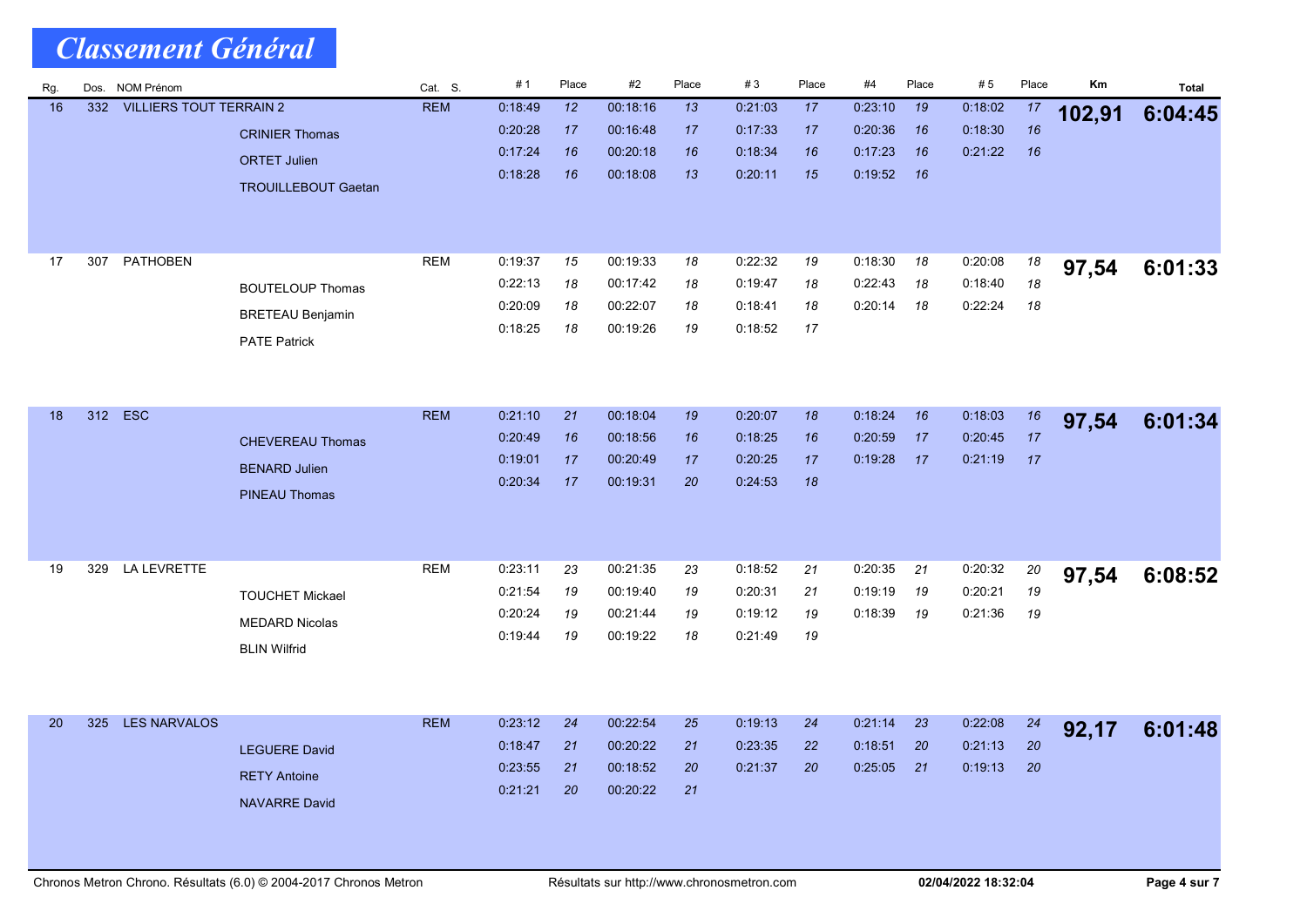|     | <b>Classement Général</b>         |                                                                                |              |                                          |                      |                                              |                      |                               |                |                               |                |                               |                |       |         |
|-----|-----------------------------------|--------------------------------------------------------------------------------|--------------|------------------------------------------|----------------------|----------------------------------------------|----------------------|-------------------------------|----------------|-------------------------------|----------------|-------------------------------|----------------|-------|---------|
| Rg. | Dos. NOM Prénom                   |                                                                                | Cat. S.      | #1                                       | Place                | #2                                           | Place                | #3                            | Place          | #4                            | Place          | #5                            | Place          | Km    | Total   |
| 21  | LES GUIDONS GAIES SARTHOIS<br>327 | <b>COURTIN David</b><br><b>BAROU Stephanie</b><br><b>RIGOUSTE David</b>        | <b>REX X</b> | 0:18:11<br>0:26:55<br>0.29:11<br>0:16:46 | 9<br>24<br>24<br>23  | 00:17:26<br>00:16:34<br>00:16:10<br>00:17:37 | 10<br>22<br>23<br>17 | 0:18:03<br>0.17.28<br>0.17.34 | 11<br>19<br>22 | 0:24:29<br>0:24:45<br>0.24.08 | 17<br>21<br>22 | 0:26:48<br>0:26:16<br>0.27:11 | 21<br>23<br>23 | 92,17 | 6:05:27 |
| 22  | LES DEJANTES 1<br>304             | <b>DESHAYES David</b><br><b>MEZIERES Christelle</b><br><b>TEIXERA Aurelien</b> | REX X        | 0:20:56<br>0.28:21<br>0:20:20<br>0.21:26 | 19<br>25<br>20<br>21 | 00:20:06<br>00:18:44<br>00:23:29<br>00:20:31 | 21<br>24<br>21<br>24 | 0:23:17<br>0:21:13<br>0:20:38 | 23<br>24<br>21 | 0:18:52<br>0:23:41<br>0:21:22 | 20<br>24<br>20 | 0:20:39<br>0:18:46<br>0:24:12 | 19<br>21<br>21 | 92,17 | 6:06:23 |
| 23  | MAYORANGES2<br>311                | <b>JANICK Bellair</b><br><b>LEBERT Joel</b><br><b>MARCEL Joel</b>              | <b>REM</b>   | 0:23:25<br>0:21:50<br>0:23:07<br>0.22:30 | 25<br>20<br>22<br>22 | 00:20:48<br>00:23:17<br>00:20:30<br>00:21:21 | 22<br>23<br>22<br>23 | 0:19:55<br>0.21:20<br>0:22:00 | 22<br>23<br>23 | 0:20:40<br>0:21:17<br>0:23:21 | 22<br>23<br>23 | 0:20:44<br>0.21:52<br>0.21.13 | 22<br>22<br>22 | 92,17 | 6:09:02 |
| 24  | <b>LES GAPIDOUILLES</b><br>326    | MUSSARD Christophe<br><b>RICHARD Didier</b><br><b>BORDE Gilles</b>             | <b>REM</b>   | 0:19:55<br>0:21:52<br>0:21:24<br>0:18:07 | 17<br>23<br>23<br>24 | 00:18:18<br>00:17:28<br>00:23:31<br>00:19:00 | 16<br>20<br>24<br>22 | 0:24:39<br>0:19:00<br>0:17:57 | 20<br>20<br>24 | 0:25:17<br>0:26:12<br>0:29:48 | 24<br>22<br>24 | 0:19:43<br>0:29:05<br>0:22:15 | 23<br>24<br>24 | 92,17 | 6:13:25 |
| 25  | PPS LA GUIERCHE<br>319            | <b>PAINEAU Pascal</b><br><b>PAINEAU Patrick</b><br><b>MANCEAU Philippe</b>     | <b>REM</b>   | 0:23:38<br>0:19:29<br>0:19:50<br>0:20:31 | 26<br>22<br>25<br>25 | 00:23:33<br>00:23:32<br>00:21:35             | 27<br>25<br>25       | 0.24.46<br>0.26:32<br>0:24:42 | 30<br>25<br>25 | 0.18.06<br>0:30:28<br>0:28:33 | 25<br>27<br>26 | 0:18:44<br>0:18:30<br>0:19:34 | 25<br>25<br>26 | 86,8  | 6:01:56 |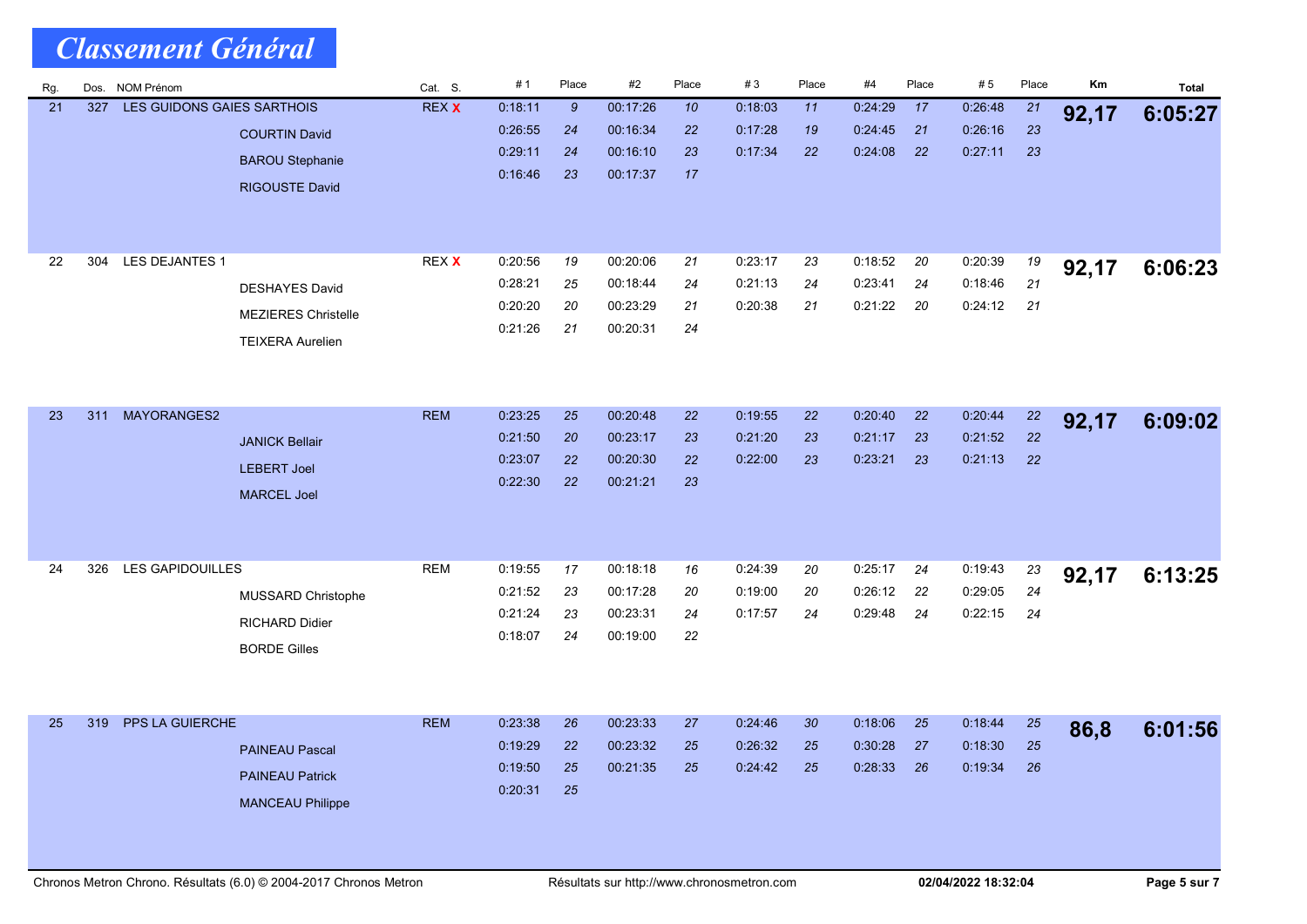|     | <b>Classement Général</b> |                      |                                                                          |              |                                          |                                   |                                  |                             |                               |                             |                               |                |                               |                    |       |         |
|-----|---------------------------|----------------------|--------------------------------------------------------------------------|--------------|------------------------------------------|-----------------------------------|----------------------------------|-----------------------------|-------------------------------|-----------------------------|-------------------------------|----------------|-------------------------------|--------------------|-------|---------|
| Rg. |                           | Dos. NOM Prénom      |                                                                          | Cat. S.      | #1                                       | Place                             | #2                               | Place                       | #3                            | Place                       | #4                            | Place          | #5                            | Place              | Km    | Total   |
| 26  | 301                       | <b>LES NO STRESS</b> | <b>ADAM Aurelie</b><br><b>CROSNIER Fanny</b><br><b>ROULLEAU Cecile</b>   | REF F        | 0:26:33<br>0.25.01<br>0.22:10<br>0.24.31 | 30 <sub>o</sub><br>26<br>26<br>26 | 00:20:44<br>00:20:09<br>00:25:15 | 28<br>26<br>26              | 0 24 26<br>0.24.03<br>0.20.13 | 28<br>26<br>26              | 0.20:08<br>0.25:24<br>0.22:34 | 27<br>26<br>25 | 0:21:09<br>0:20:10<br>0.21:09 | 26<br>26<br>25     | 86,8  | 6:03:33 |
| 27  | 331                       | <b>FAF 41</b>        | LIOBARD Florian<br><b>PLESSIS Frederic</b><br><b>GUIGNARD Alexandre</b>  | <b>REM</b>   | 0.25.42<br>0:24:32<br>0:21:28<br>0:23:58 | 28<br>28<br>27<br>27              | 00:24:07<br>00:22:43<br>00:26:28 | 30<br>28<br>27              | 0:19:59<br>0.20.42<br>0:24:36 | 25<br>27<br>27              | 0:22:32<br>0:24:26<br>0:22:46 | 29<br>25<br>27 | 0:22:36<br>0:24:18<br>0:30:32 | 27<br>28<br>27     | 86,8  | 6:21:16 |
| 28  | 309                       | <b>LES HEROS</b>     | <b>SERRE Wilfried</b><br><b>CASSANT Arnaud</b><br><b>PRENANT Thierry</b> | <b>REM</b>   | 0:24:15<br>0.23:56<br>0:23:48<br>0.23:18 | 27<br>27<br>28<br>28              | 00:22:05<br>00:21:57<br>00:30:50 | 26<br>27<br>28              | 0.23:37<br>0.23:16<br>0.25:57 | 26<br>28<br>28              | 0:22:04<br>0:24:54<br>0:24:04 | 28<br>28<br>28 | 0.23.18<br>0.22:03<br>0.22:30 | $28\,$<br>27<br>28 | 86,8  | 6:21:47 |
| 29  | 317                       | LES DETER MINES      | MOIREAU Ophelie<br><b>BOIRON Audrey</b><br><b>GAUTIER Jules</b>          | REX X        | 0:27:23<br>0:23:34<br>0:24:47            | 31<br>31<br>30                    | 00:23:10<br>00:24:44<br>00:23:17 | 31<br>30<br>29              | 0:22:24<br>0:24:12<br>0:25:42 | 31<br>30<br>29              | 0:24:35<br>0:24:35<br>0:25:52 | 31<br>30<br>29 | 0:24:07<br>0:25:03<br>0:22:51 | 31<br>$30\,$<br>29 | 81,43 | 6:06:09 |
| 30  | 305                       | LES DESJANTES        | <b>TEIXERA Melina</b><br><b>BOULAY Romain</b><br>PAINEAU David           | <b>REX X</b> | 0:21:53<br>0.26.29<br>0:28:15            | 22<br>29<br>29                    | 00:23:59<br>00:20:26<br>00:28:11 | 24<br>29<br>30 <sub>o</sub> | 0.25.48<br>0:25:08<br>0:24:35 | 27<br>29<br>30 <sub>o</sub> | 0.19.13<br>0:27:26<br>0:28:00 | 26<br>29<br>30 | 0:25:03<br>0:23:10<br>0.28.42 | 29<br>29<br>30     | 81,43 | 6:16:12 |